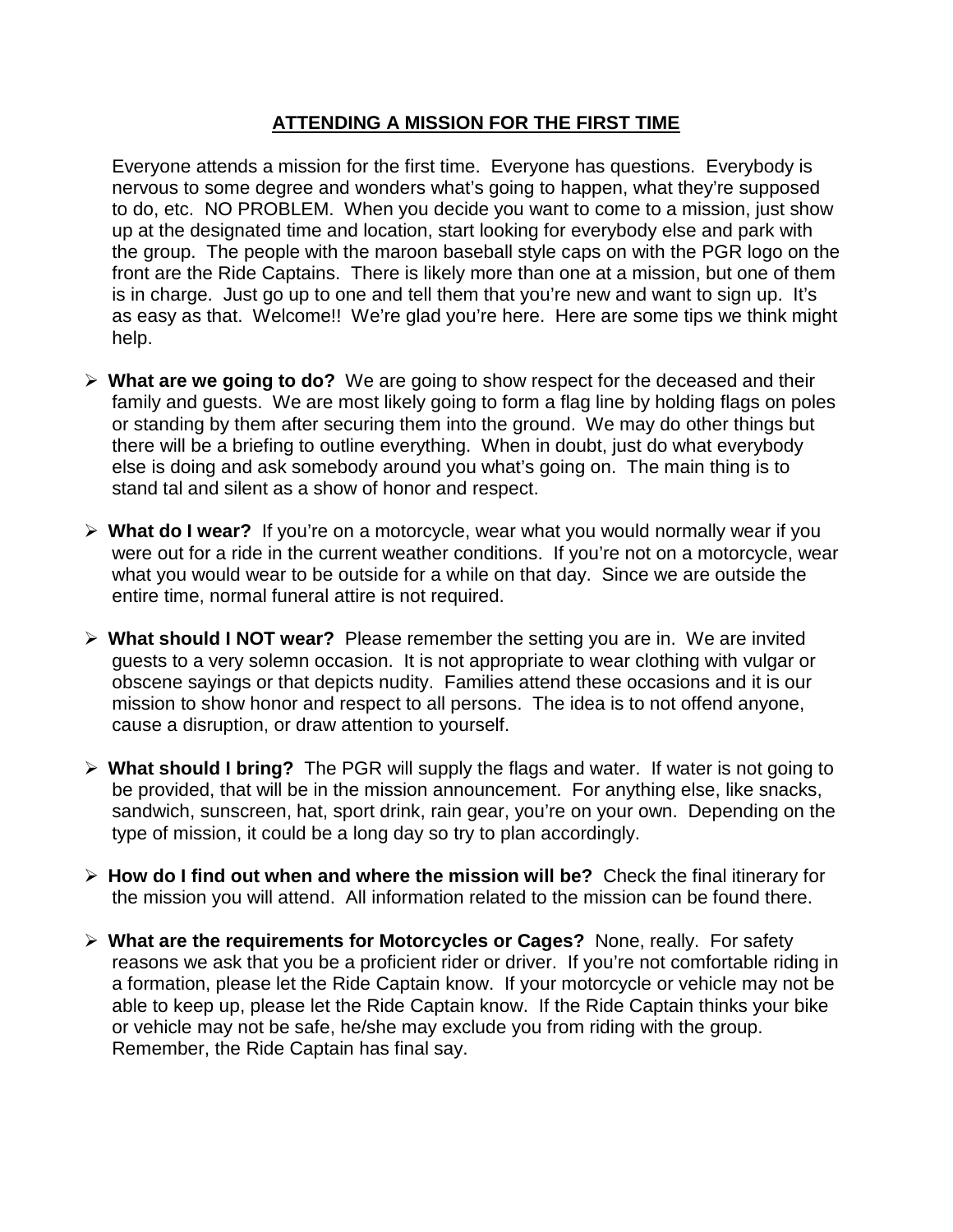- **What do some of the terms mean?** There are some words and acronyms that may sound strange the way they are used in our world. For example:
	- o **Cage** A vehicle that's not a motorcycle. A car, truck, etc.
	- o **Staging** This is where we meet at the beginning of a mission and where a briefing will be held so we get the necessary details and information for the mission from the Ride Captain.
	- o **Big Flag Bike** A motorcycle that has a 3'x5' flag(s) mounted on it.
	- o **KSU** Stands for Kick Stands Up, or departure time.
	- o **Flag Truck** A vehicle used for transporting the flags/poles from one mission to another. It also carries water to the missions.
	- o **KIA** A service member that was Killed In Action
	- o **Active Duty Death** A person in the military who died while on active duty but not killed in action.
	- o **Blue Star Family** A family who has an immediate family member currently serving in the Armed Forces of the United States during any period of war or hostilities in which the Armed Forces of the United States are engaged.
	- o **Gold Star Family** A family who has had an immediate family member killed while serving in the Armed Forces of the United States during any period of war or hostilities in which the Armed Forces of the United States are engaged.
	- o **Uninvited Guests** Anyone that the family has not invited to the funeral or memorial service(s). A term commonly used to refer to protestors from the Westboro (KS) Baptist Church.
	- o **LEO** Sometimes pronounced as the word Leo. Law Enforcement Officer.
	- $\circ$  There are many others but this will get you started. Please don't hesitate to ask someone if a term slips by that you're not sure about.

A brief suggestion about general conduct: The Patriot Guard Riders are becoming more and more well known and are fast becoming a household name in both civilian and military culture in the U.S. and elsewhere in the world. While it is not our purpose to try and tell anyone how to conduct their lives, we cannot deny that the PGR is easily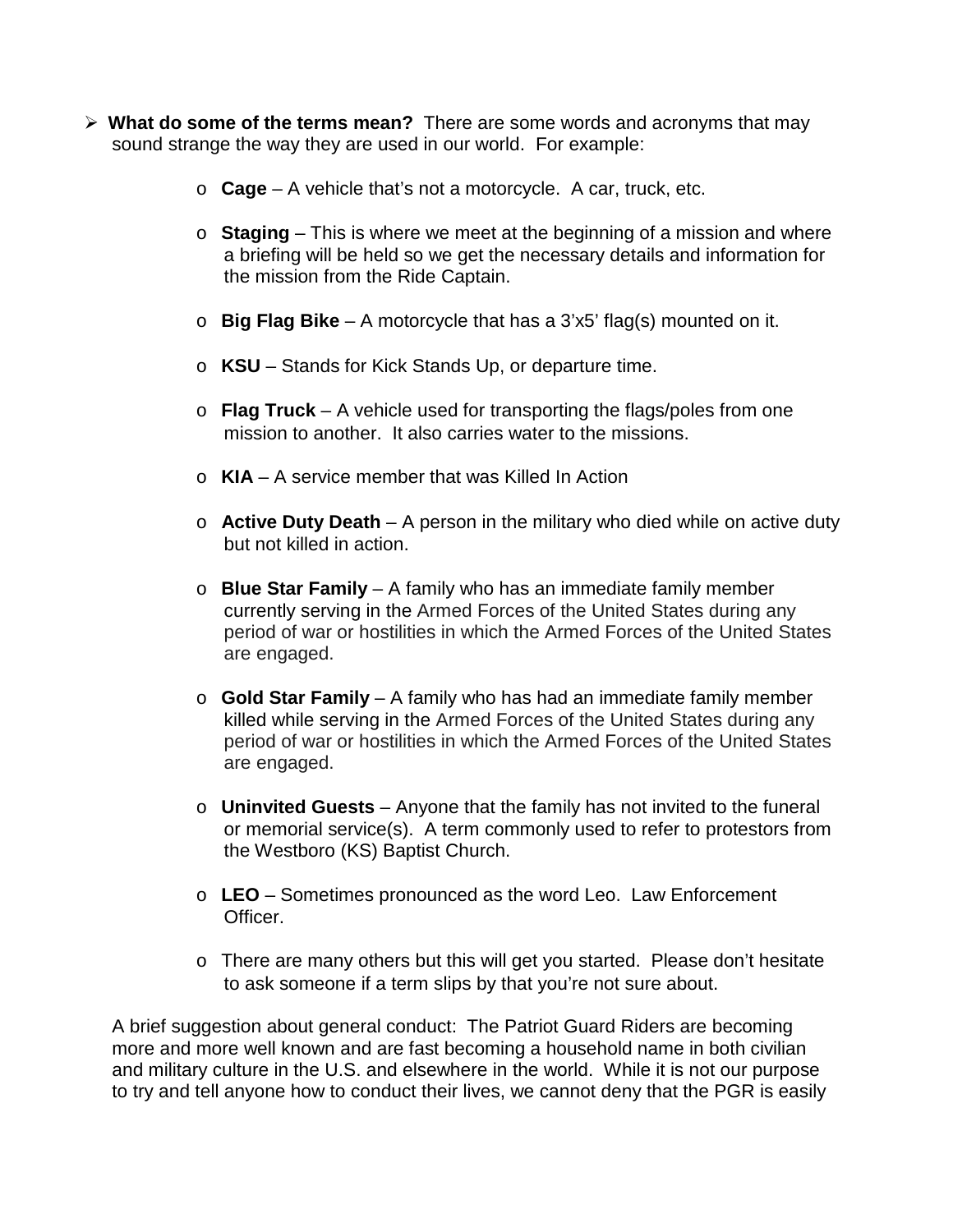recognized in public and our image is important to what we represent. The terms "respect" and "honor" are in our literature, on our patches, and freely spoken by all of us when we describe the mission of the Patriot Guard. Our logo contains the revered symbol of the folded U.S. flag. Let's face it; people look up to us, what we do and what we stand for. Please consider that when wearing your PGR merchandise or otherwise identifying yourself as a Patriot Guard Rider. Engaging in any activity that may discredit the organization will hurt our mission. It will lessen the honor that we have shown those for which we have stood tall and silent. And probably worst of all, it will cause pain and disappointment to the families we are so proud to serve. You only have to look into the devastated eyes of a widow, child missing their parent, or mom and dad once to know that you never, ever want to do anything to cause them any more pain than what they're already going through. Like it or not, we have a responsibility to those people. We're not a secret any more. Let's all please think about these things when we can be identified as Patriot Guard Riders.

# **ROAD GUARDING**

\_\_\_\_\_\_\_\_\_\_\_\_\_\_\_\_\_\_\_\_\_\_\_\_\_\_\_\_\_\_\_\_\_\_\_\_\_\_\_\_\_\_\_\_\_\_\_\_\_\_\_\_\_\_\_\_\_\_\_\_\_\_\_\_\_\_\_\_\_\_

Road guarding is defined as any time that we take, or attempt to take, the right-of-way away from the travelling public, be that on a public or private street, road or parking lot that is available for public traffic. In more recognizable terms, when we hold up traffic so we can go through a red light, stop sign, or some other kind of traffic control device.

## In short – **WE DON'T DO IT.**

To do this by a civilian in Texas is illegal and the North Texas PGR does not engage in breaking the law. We are aware of laws regarding funeral processions, etc. Those do not cover what we are talking about here. Please notice we have included parking lots. If we are in a mall parking lot (for example) that is set up with traffic control devices, we will obey those. We will, at all times, obey the same laws that everyone else does. Wearing a patch and riding a motorcycle does not make us exempt.

### **ANY EXCEPTION MUST, AND CAN ONLY, BE APPROVED BY THE RIDE CAPTAIN ON SITE.**

The only situation where PGR riders being road guards will be considered will be at the specific request of Certified Texas Peace Officers. This does **not** include requests from riders of funeral escort companies. There is a difference. These Peace Officers must speak directly with the Ride Captain on site, who will work out the details with Law Enforcement. Any riders used by Law Enforcement will then become the responsibility of Law Enforcement for training and assignment.

No rider may be a road guard who has an unfurled "big flag." No rider may be a road guard who is riding with more than one person on their motorcycle. The Ride Captain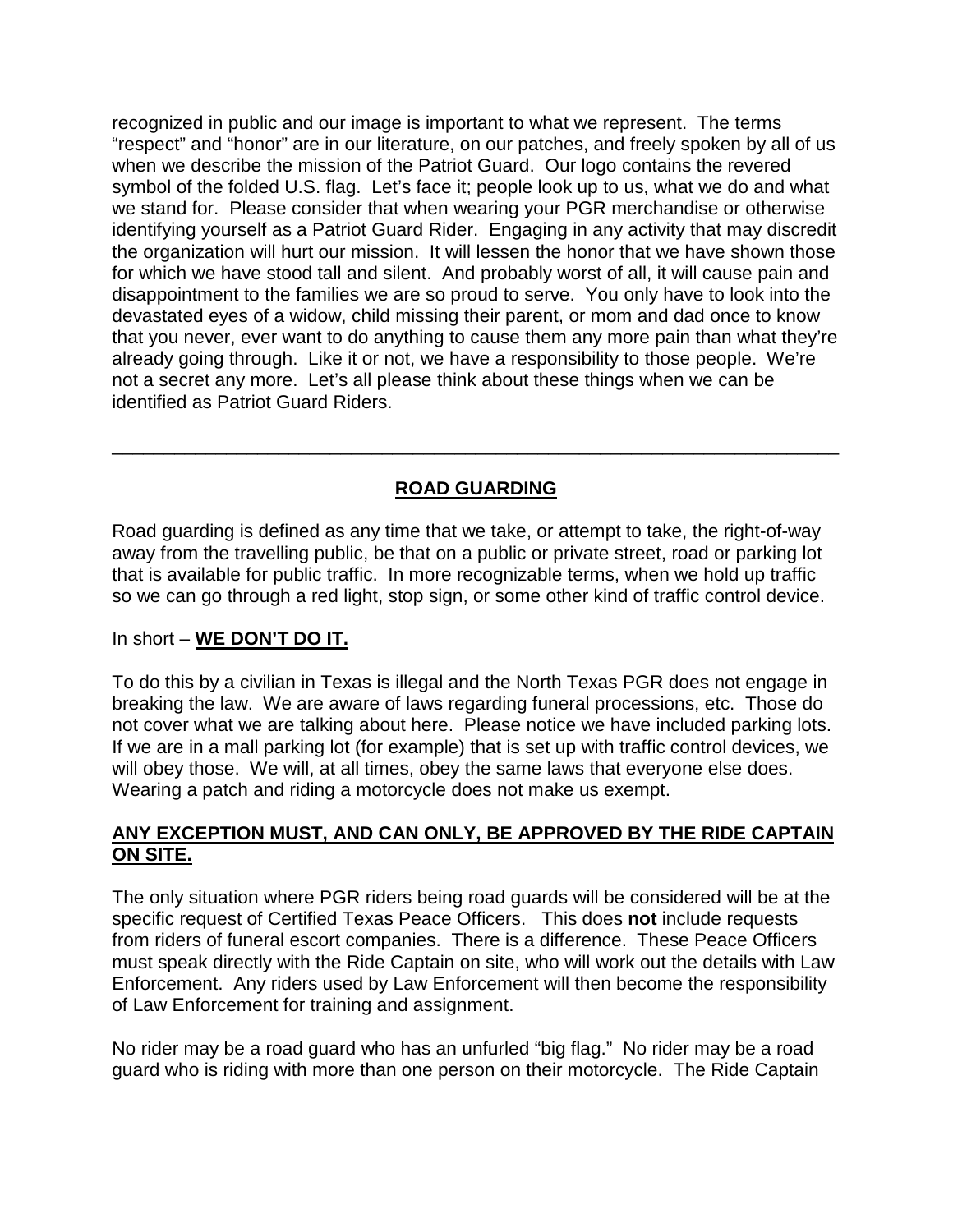will not participate as a road guard. The Ride Captain and Law Enforcement will be the judges as to the fitness of the person and their equipment for road guard duty.

#### **THESE EXCEPTIONS WILL BE EXTREMELY RARE. IT IS THE POLICY OF THE NORTH TEXAS PATRIOT GUARD RIDERS THAT WE DO NOT ROAD GUARD.**

# **TAKING PHOTOGRAPHS**

\_\_\_\_\_\_\_\_\_\_\_\_\_\_\_\_\_\_\_\_\_\_\_\_\_\_\_\_\_\_\_\_\_\_\_\_\_\_\_\_\_\_\_\_\_\_\_\_\_\_\_\_\_\_\_\_\_\_\_\_\_\_\_\_\_\_\_\_\_\_

- $\triangleright$  Do not take any pictures of the family and guests unless the Ride Captain authorizes you to do so.
- $\triangleright$  Do not take any pictures of the coffin. If those are to be taken, our photographers will take them. (See below.)
- $\triangleright$  Do not leave any procession to take pictures.
- $\triangleright$  Do not stop or slow down your vehicle in any procession to take pictures. If this means that you are unable to take pictures then you should not be trying in the first place.
- $\triangleright$  Do not take pictures while holding a flag.
- $\triangleright$  Do not take any pictures inside the church, funeral home, religious establishment, or other building used for the service. If those are to be taken, our photographers will take them. (See below.)
- $\triangleright$  Do not take pictures of the presentations to the family. If those are to be taken, our photographers will take them. (See below.)
- Do not take any pictures of Uninvited Guests **ever.**
- $\triangleright$  You may see a couple of our riders who have been given permission to roam the mission sites for the express purpose of taking photographs. These riders have been individually briefed and been provided any special instructions pertaining to the particular mission regarding photos. They may have special permissions, instructions and requests from the family to take photographs that other riders do not have. Unless you have been specifically briefed by the Ride Captain prior to a mission on photographic rules for that mission please adhere to the general rules above.
- $\triangleright$  If special photographs have been authorized for public viewing they will be available for everyone to see on the web site.

\_\_\_\_\_\_\_\_\_\_\_\_\_\_\_\_\_\_\_\_\_\_\_\_\_\_\_\_\_\_\_\_\_\_\_\_\_\_\_\_\_\_\_\_\_\_\_\_\_\_\_\_\_\_\_\_\_\_\_\_\_\_\_\_\_\_\_\_\_\_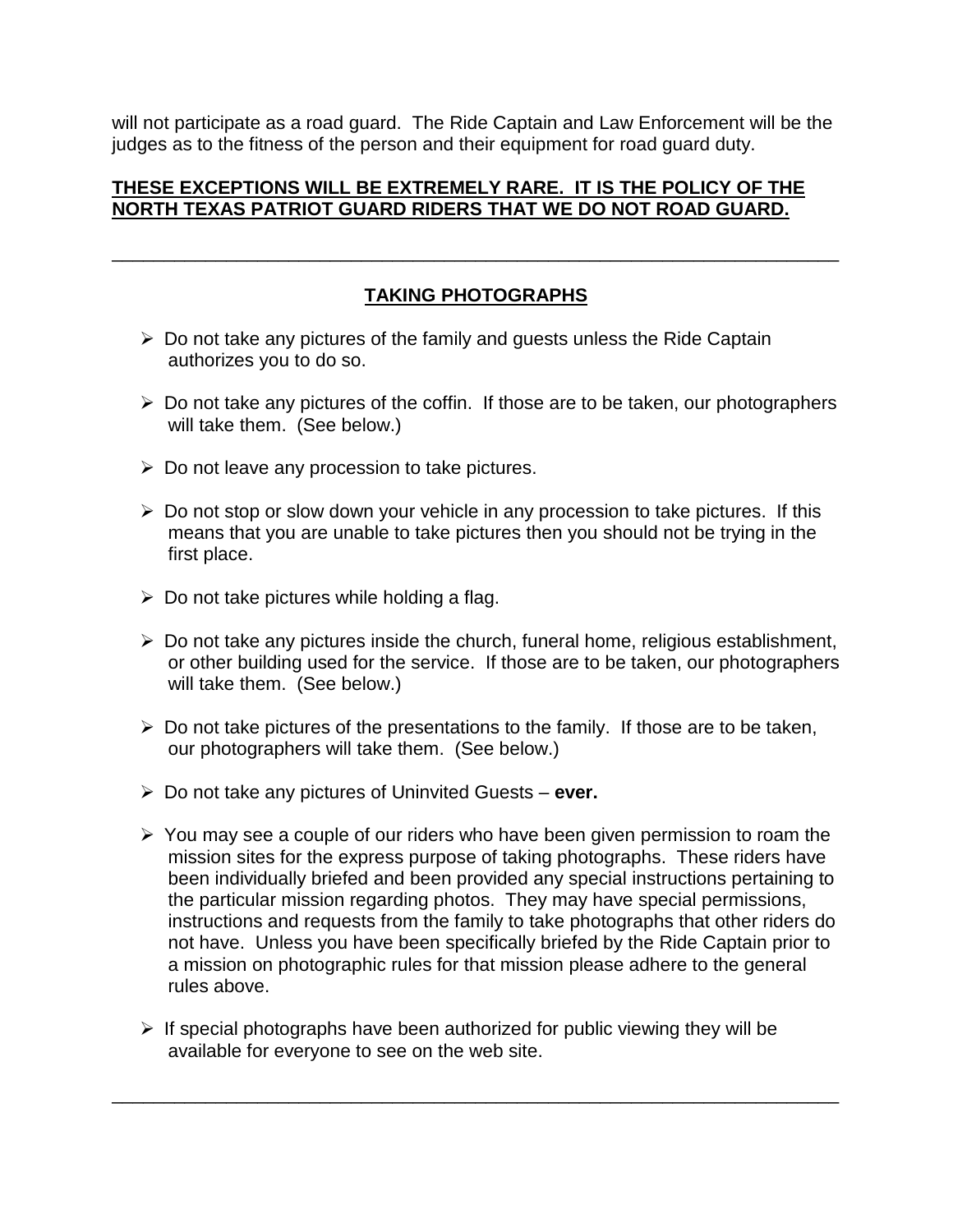### **Texas PGR Organizational Structure**

There is an organizational structure within the PGR in Texas. Below is an outline of that structure along with a brief explanation of what the job of that individual is.

- **State Captain –** The State Captain is appointed for each state by national PGR. The State Captain has administrative oversight responsibilities for the 11 regions in TX and is responsible for the general smooth operation of the PGR in Texas. The State Captain appoints and is the supervisory authority of the Deputy State Captains, is the primary liaison with the PGR National Regional Captain and PGR national personnel and is the head of all PGR operations in Texas. The State Captain is the designated contact person for Texas on the national PGR web site and many, if not most, of the missions we do come to the State Captain first. The State Captain can be identified as the person wearing a light tan baseball style hat with the PGR logo on the front and "State Captain" written on the back.
- **Assistant State Captain –** A person appointed by the State Captain to assist him/her with duties as assigned by the State Captain.
- **Deputy State Captain –** A person designated by the State Captain to be the administrative and operational head of one of the 11 regions in Texas. The Deputy State Captain reports to the State Captain. When the State Captain receives notice of a mission, he/she will transmit that information to the geographically appropriate Deputy State Captain for further action. The Deputy State Captain will determine the type of mission, make telephone contacts as necessary, etc., and make further assignment of the mission to a Ride Captain. In Texas, the Deputy State Captain is responsible for anything that happens in his/her region. Web site administration, most equipment procurement, funds, etc., are the responsibility of the Deputy State Captain. The Deputy State Captain is responsible for the supervision and training of the Ride Captains and ensuring that all missions are carried out appropriately. The Deputy State Captain can be identified by his/her light tan baseball style hat with the PGR logo on the front and "Deputy State Captain" written on the back.
- **Assistant Deputy State Captain -** The Assistant Deputy State Captain is a person who has been appointed by the Deputy State Captain to assist with duties as assigned by the Deputy State Captain. The Assistant Deputy State Captain will usually be a current or former Ride Captain due to their familiarity with the particular duties of both positions.
- **Ride Captain -** The Ride Captain has the hands on responsibility for any PGR mission. When a mission is assigned by the Deputy State Captain, it is the responsibility of the Ride Captain to research all information available about that mission. He/she is responsible for contacting the family of the honoree, the funeral home, the military, the church, the cemetery and anyone else who may have information relevant to our mission or who may have interaction with the PGR at any point. Most of the time these details are ever changing, requiring the Ride Captain to be flexible, diplomatic and persistent, yet firm in obtaining solid information as soon as possible so the riders can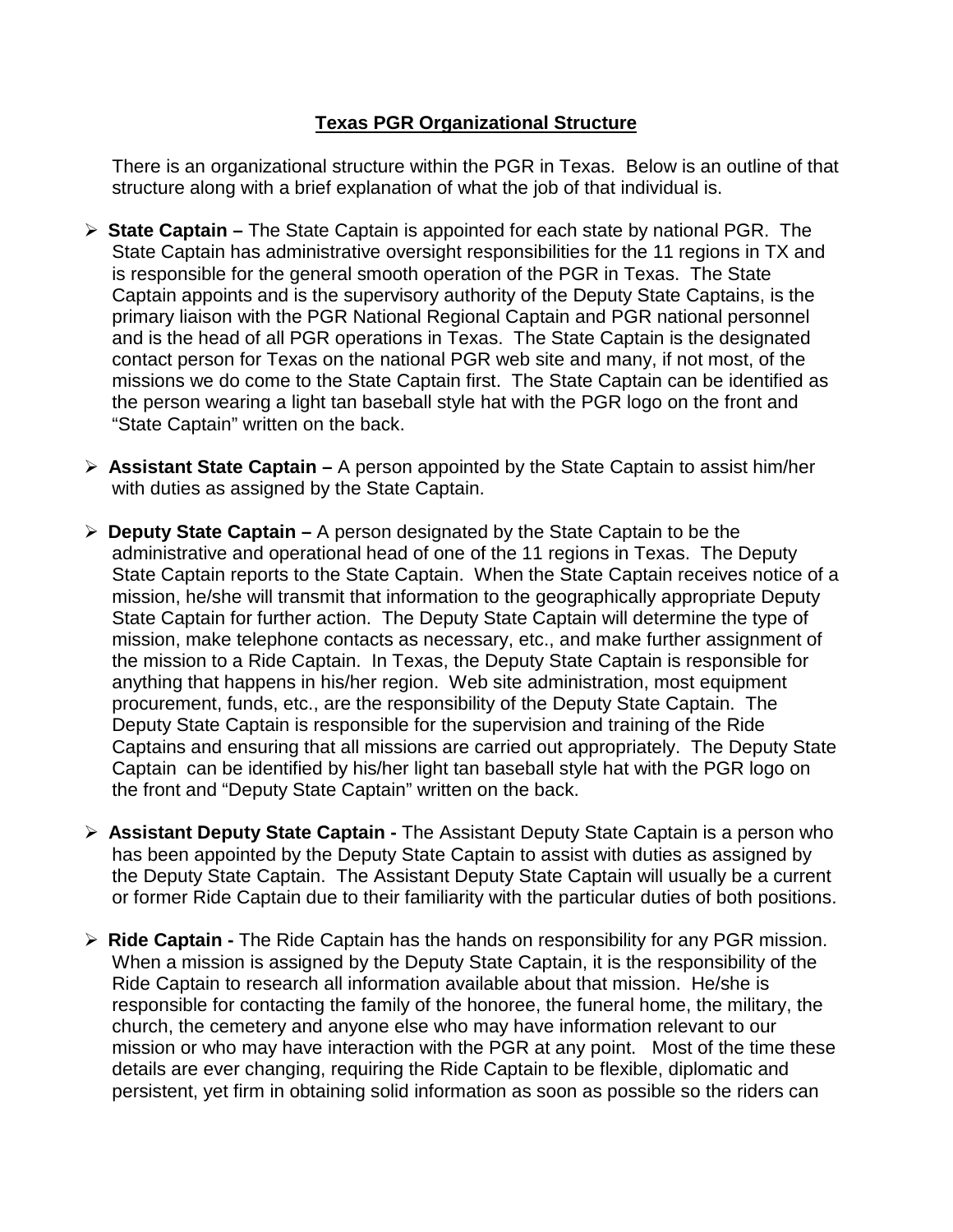have information as soon as they can before the mission. The Ride Captain is responsible for preparing the final itinerary and submitting it to the Deputy State Captain in a timely manner so it may be distributed to the riders and posted on the North Texas web calendar. The Ride Captain is also the PGR primary contact with the honorees' family. This duty requires sensitivity, understanding and a knack for being able to understand and anticipate their needs. It is the Ride Captain who presents a plaque and, on the occasion of a KIA, a coin on behalf of the PGR of North Texas. This is a serious and solemn responsibility and is very often quite emotional for the family and the Ride Captain. The Ride Captain is in charge of planning all logistics of the mission, from flags to water to escort procedure and route to flag line location to anything else mission related. For that reason, and many others, the Ride Captain is in complete charge of a mission once it has been turned over to them by the Deputy State Captain. They have the full support of the Deputy State Captain and the State Captain. They can be identified by their maroon baseball style hat with the PGR logo on the front.

You may notice some things that differ at North Texas PGR missions than you may be used to elsewhere. This might help explain some of them.

- $\triangleright$  You will rarely see the Ride Captain in charge of a mission standing with a flag in a flag line. The Ride Captain has many responsibilities before, during and after a mission. They are too numerous to mention them all here, but they include keeping an eye on all of the riders to ensure their well being, presenting plaques and coins as necessary, being available to the funeral personnel, military and family at a moment's notice in the event of last minute changes (which are not at all unusual), etc.
- $\triangleright$  You may see some other Ride Captains, who are not directly in charge of the mission, also not standing with a flag in the flag line. As a general rule in North Texas, additional Ride Captains have been asked to assist the Ride Captain in charge with duties such as keeping an eye on riders to make sure they do not become exhausted, dehydrated, ill, etc., while in the line. They will assist in handing out water, giving riders breaks as necessary, assisting elderly or disabled family members if required, etc. In situations where assistance is not required, the "extra" Ride Captains have been asked to stand in the flag lines if possible but to still keep their eyes open and assist when needed. It may seem to some like they are "goofing off" but that is NOT the case. They are occupied with assisting the Ride Captain in charge.
- $\triangleright$  You may see the Deputy State Captain or the State Captain performing the same tasks as the "extra" Ride Captains. At a mission they are present to assist in any way needed to ensure a safe and successful mission. Often times these individuals, along with many of the Ride Captains, have a working relationship already established with funeral home, military, church, and other personnel and you will see them conversing with these persons and making introductions. This is all part of the rapport that has been established over time between these people and the PGR and part of what makes the PGR so readily accepted in North Texas.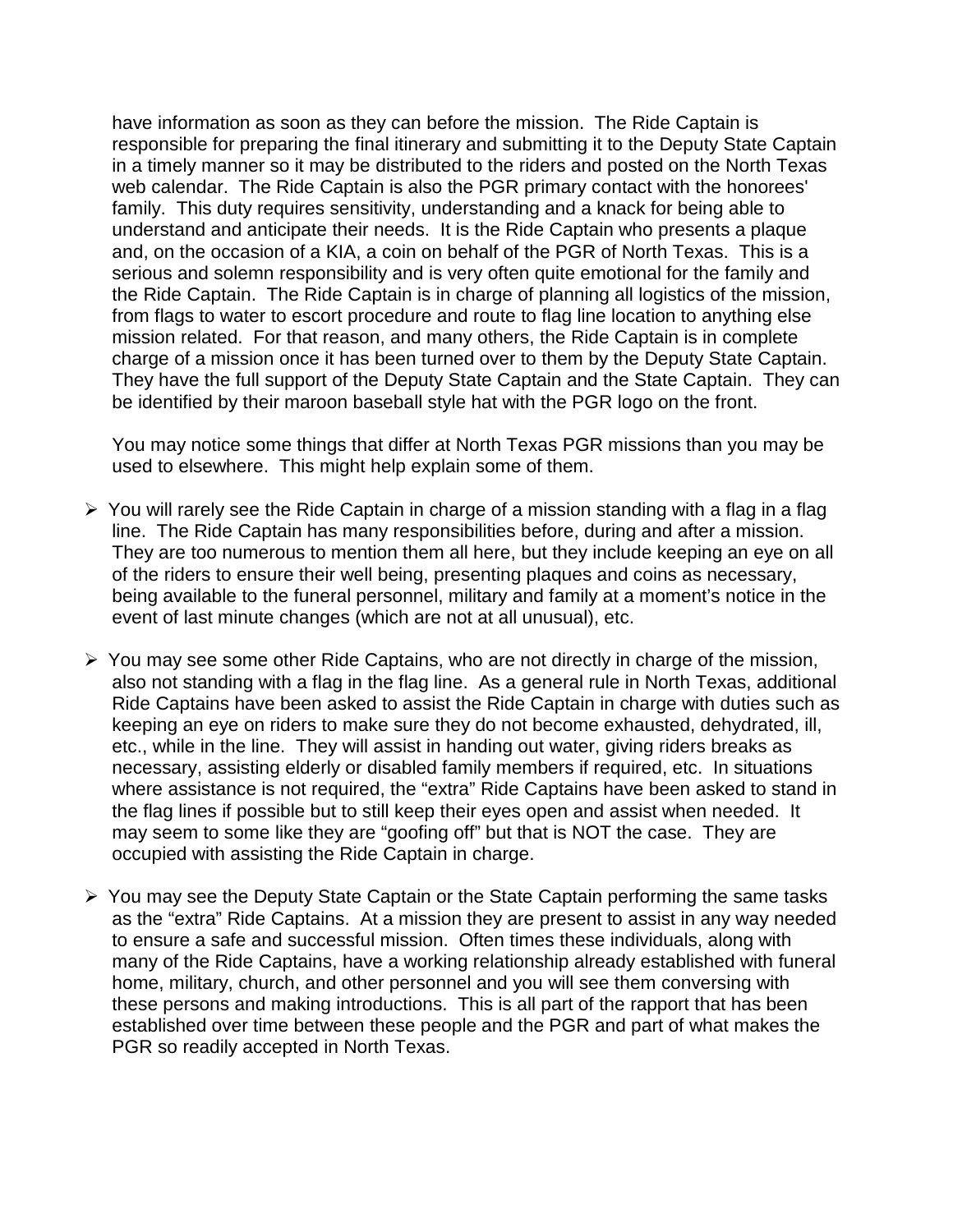$\triangleright$  You are likely to see one or two PGR members taking photographs and not standing in a flag line the entire time. This is explained in the Photographs section above and is an approved function.

### **Safety**

\_\_\_\_\_\_\_\_\_\_\_\_\_\_\_\_\_\_\_\_\_\_\_\_\_\_\_\_\_\_\_\_\_\_\_\_\_\_\_\_\_\_\_\_\_\_\_\_\_\_\_\_\_\_\_\_\_\_\_\_\_\_\_\_\_\_\_\_\_\_

This is perhaps the simplest but most important guideline to address of all. Safety is paramount. It is our top priority. We cannot honor anyone if we don't get there safely, either individually or as a group. If you think something is not safe, it probably isn't.

#### **Unsafe activity of any kind will not be tolerated and will be cause for the Ride Captain in charge of a mission to dismiss a rider from a mission or other activity.**

It is a shame to have to put something in those terms, but that's how important it is.

If someone's equipment is unsafe, if someone's riding is unsafe, if someone's actions are unsafe in any manner, that person jeopardizes not only themselves but their fellow riders, the public and the mission of the PGR. On any mission or event where a Ride Captain has been assigned, the Ride Captain has final say as to what is unsafe in any category. Anything that is unsafe will not be allowed to continue.

The Ride Captain cannot see everything. It is every rider's responsibility to be on the lookout for anything that is unsafe. If it's a hole or obstruction in the road, we point it out, right? Simple. Anything that anyone sees that is unsafe, happens contrary to the instructions given by the Ride Captain or otherwise jeopardizes anyone's safety or the safety of the mission must be pointed out to the Ride Captain in charge of the mission, one of the other Ride Captains or, if present, the Deputy State Captain or the State Captain without delay.

Consumption of an alcoholic beverage, illegal drug or any substance which appears to impair a rider's ability to function is not allowed during a mission and the rider will not be permitted to continue the mission. Arriving for a mission under the influence of an alcoholic beverage or any substance which appears to impair the rider's ability to function will prevent a rider's participation in a mission. The Ride Captain may use whatever resources he/she needs in coming to their determination, but the Ride Captain will be the person who makes this decision and their decision is final.

**In all matters, including but not limited to those listed immediately above, it is anticipated and expected that the riders present will support the Ride Captain in his/her decision and will provide any and all assistance necessary to ensure that a calm and discrete environment is maintained at all times and that the directions of the Ride Captain are complied with in a calm and efficient manner.**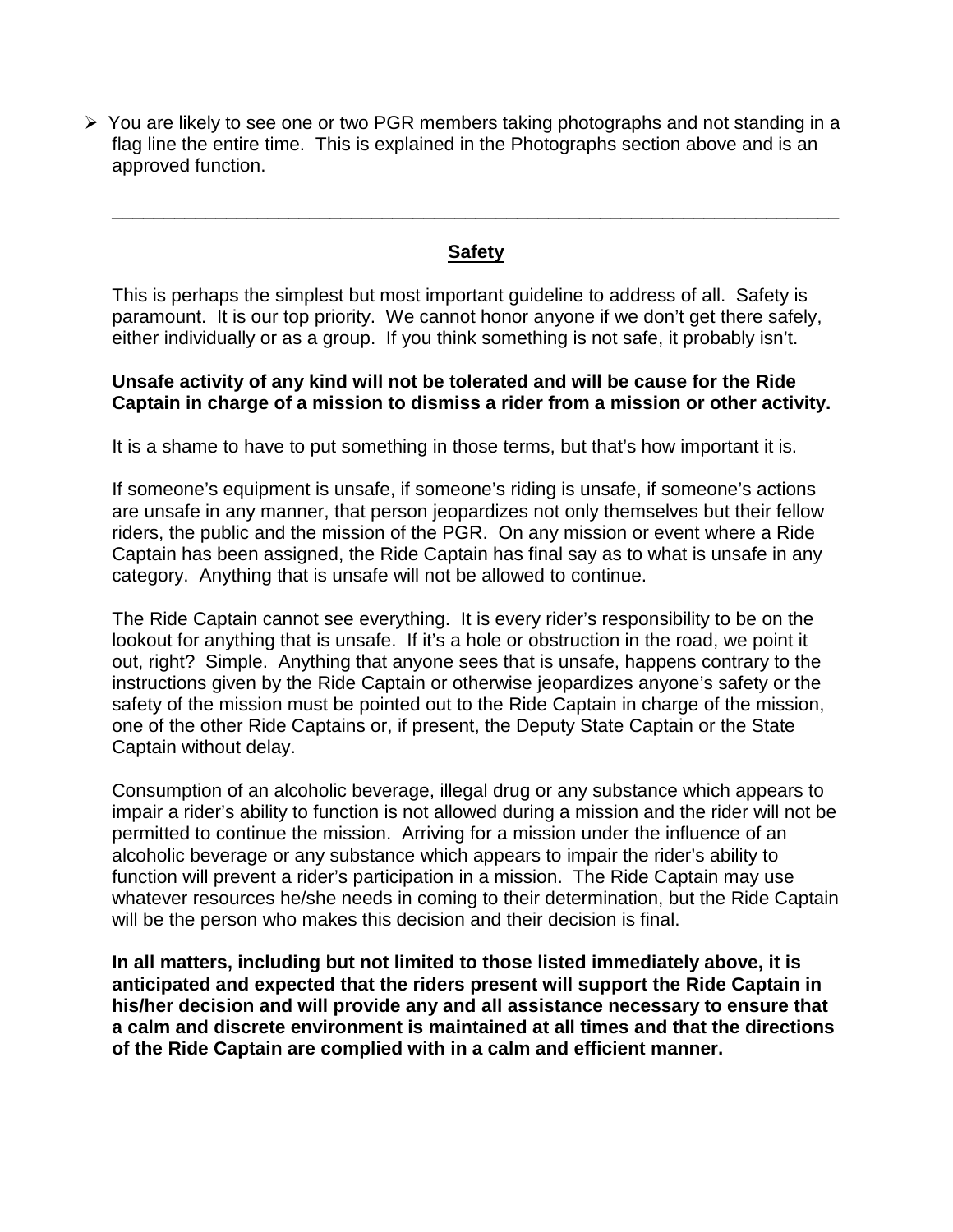Let's all make it our policy to be safe, stay safe and watch out for each other so that we can do what we came for, and that's honor our service heroes and their families.

## **Generally Accepted Practices**

\_\_\_\_\_\_\_\_\_\_\_\_\_\_\_\_\_\_\_\_\_\_\_\_\_\_\_\_\_\_\_\_\_\_\_\_\_\_\_\_\_\_\_\_\_\_\_\_\_\_\_\_\_\_\_\_\_\_\_\_\_\_\_\_\_\_\_\_\_

While The North Texas PGR Has No Established Protocols, The Following Are "Generally Accepted" Practices:

The graveside Saluting Protocol for a Veteran of the Armed Forces is the same as for an Active Duty Service Member.

Present Arms ... Active Military And Veterans Render The Full Military Hand Salute; All Others Place A Hand Over Their Heart. Standing At Attention While Holding The Flag Is, In Itself, Considered A Salute.

When the casket is removed from the coach. The salute should be held until the casket is placed on the bier for the interment service. **Simply stated**, all those in uniform should **salute whenever the casket is moved**.

When the three-volleys are fired and during the playing of Taps. Taps should be rendered immediately after the Rifle Squad is finished. The salute should be held from the time the Rifle Squad Leader begins issuing commands until the final note of Taps has been played.

Because most Honor Guards start folding the Funeral Flag during the firing of the three volleys and the playing of Taps, many think the salute is for the folding of the Flag.

When the Funeral Flag has been folded and passed to the Squad Leader for presentation to the Primary Next-of-Kin, all uniformed members in attendance should come to Attention and remain at Attention until the Squad Leader salutes after presenting the Funeral Flag.

Veterans And Military Salutes

On January 28, 2008, The LAW Was Changed To Give Veterans "Permission" To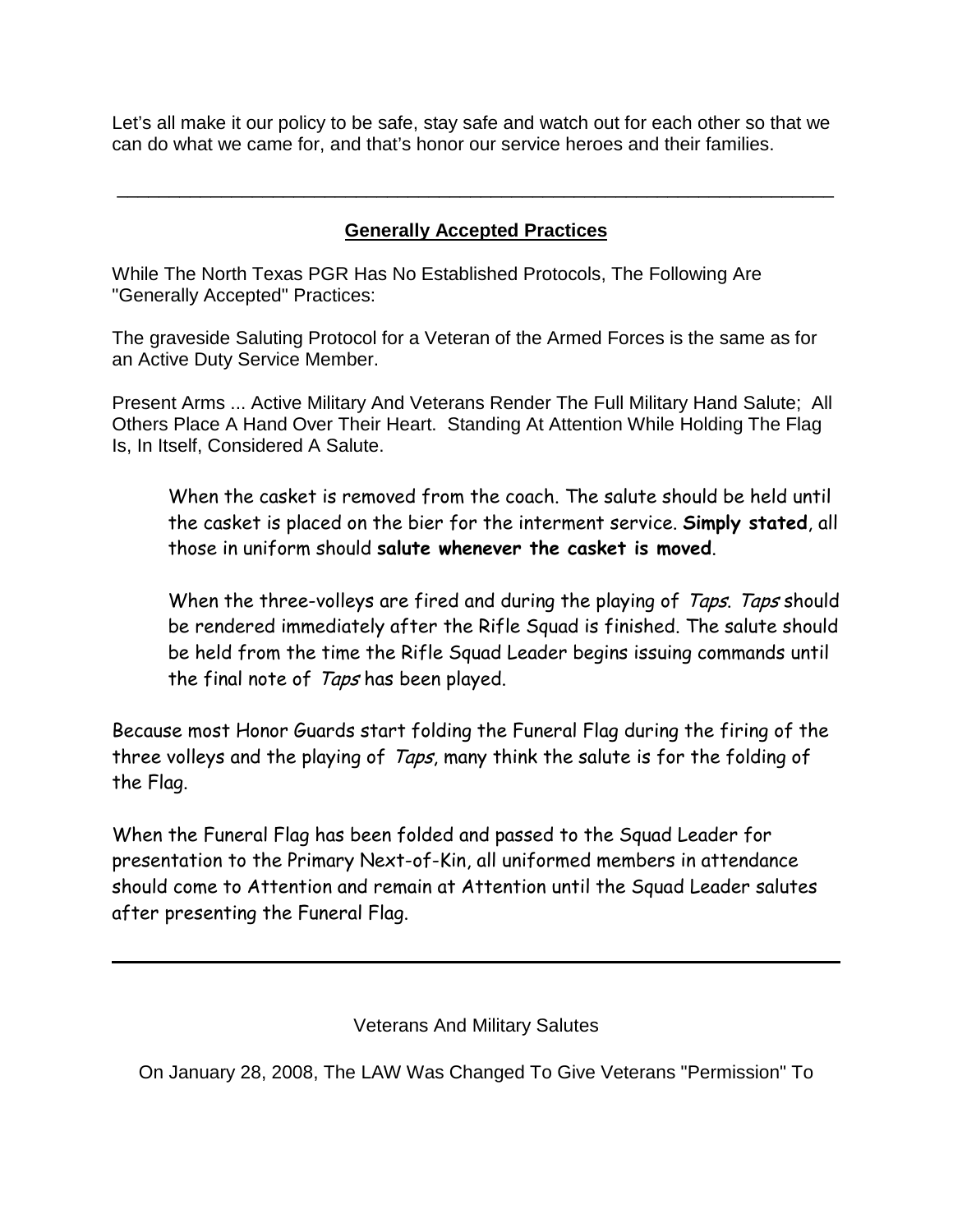Render The Military Salute. Not Only Have They Earned The RIGHT To Do So, But Veterans Are Encouraged To Salute To SHOW That They Have Served Our Country.

Veterans of the Armed Forces, in uniform or in civilian attire, may render the military salute during hoisting, lowering, or passing of the United States flag. Section 9 Title 4 of the United States Code was amended to reflect such action when the U.S. President signed HR 4986: National Defense Authorization Act for Fiscal Year 2008 into law on January 28, 2008.

U.S. Senator Jim Inhofe (R-Okla.) praised the passage by unanimous consent of his bill (S.1877) clarifying U.S. law to allow veterans and servicemen not in uniform to salute the flag, even while not covered.

"I look forward to seeing those who have served saluting proudly at baseball games, parades, and formal events," he said. "I believe this is an appropriate way to honor and recognize the 25 million veterans in the United States who have served in the military and remain as role models to others citizens. Those who are currently serving or have served in the military have earned this right, and their recognition will be an inspiration to others."

All veterans should hand salute the flag, instead of holding hand over heart, to show to all that they are veterans instead of civilians who haven't served. And if covered, you don't have to remove your hat to salute in honored respect for your military service. Indoors or outdoors, this rule applies; in uniform or in civilian clothes, this rule applies.

Civilians who haven't served should still remove their hat and hold it or their hand over their heart.

**For Those Of Us Who Separated From The Military A Long Time Ago And Need A Refresher. The Following Is From "The Army Study Guide." Some Of Us Can Hardly Walk Or Even Stand Straight, But We Should Give It Our "Best Effort" To Show Our Pride. Again, These Are NOT PGR Policies, Just Food For Thought For You To Consider. The North Texas PGR Recommends That You Do Whatever YOU Are Comfortable With. We Realize That Other Branches Of The Service May Have Slight Variations.**

**Position of Attention:**

a. Assume the position of *attention* on the command **FALL IN** or the command *Squad (platoon),* **ATTENTION**.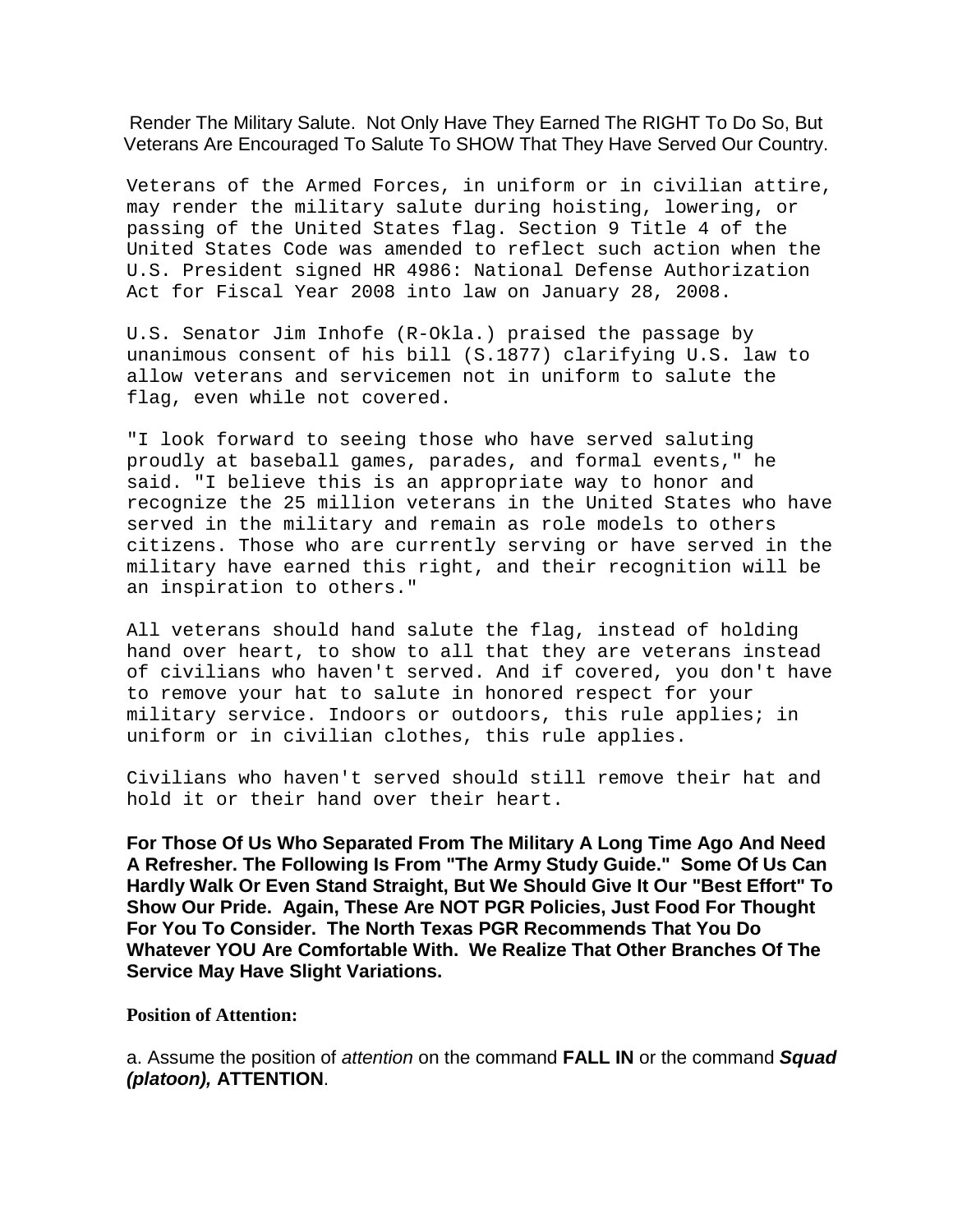b. To assume this position, bring **the heels together** sharply on line, with the toes pointing out equally, forming an angle of 45 degrees. Rest the weight of the body evenly on the heels and balls of both feet. Keep the legs straight without locking the knees. Hold the body erect with the hips level, chest lifted and arched, and the shoulders square.

c. Keep the head erect and *face* straight to the front with the chin drawn in so that alignment of the head and neck is vertical.

d. Let the arms hang straight without stiffness. Curl the fingers so that the tips of the thumbs are alongside and touching the first joint of the forefingers. Keep the thumbs straight along the seams of the trouser leg with the first joint of the fingers touching the trousers.



Figure 3-1. Position of Attention

e. Remain silent and do not move unless otherwise directed. **Hand Salute:**

a. The *hand salute* is a one-count movement. The command

is *Present,* **ARMS.** When wearing headgear with a visor (with or without glasses), on the command of execution **ARMS,** raise the right hand sharply, fingers and thumb **extended and joined**, palm facing down, and place the tip of the right forefinger on the rim of the visor slightly to the right of the right eye. The outer edge of the hand is barely canted downward so that neither the back of the hand nor the palm is clearly visible from the front. The hand and wrist are straight, the elbow inclined slightly forward, and the upper arm horizontal